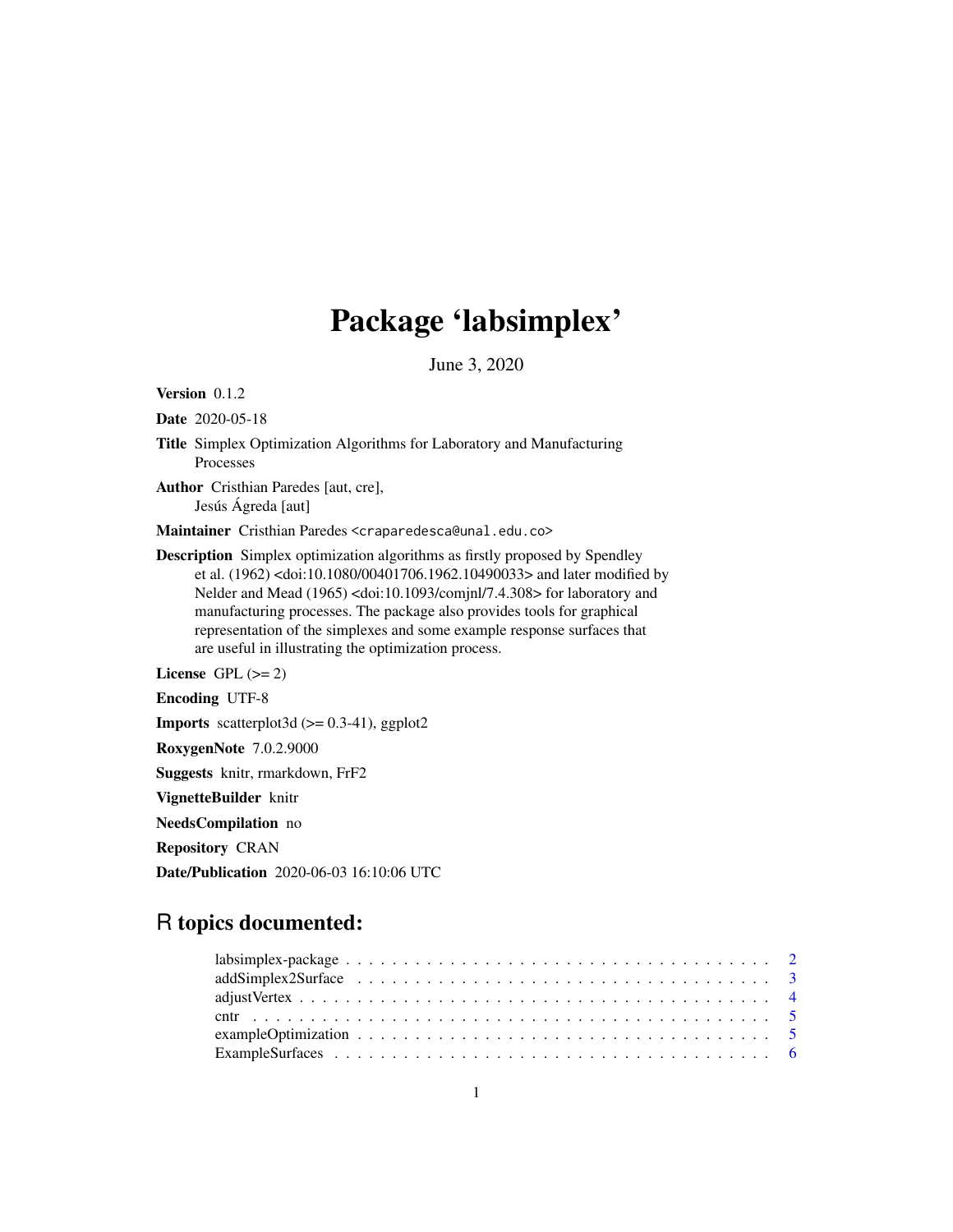# <span id="page-1-0"></span>2 labsimplex-package

| Index | 18 |
|-------|----|
|       |    |
|       |    |
|       |    |
|       |    |
|       |    |
|       |    |
|       |    |
|       |    |
|       |    |

labsimplex-package labsimplex*: Simplex Optimization Algorithms for Laboratory and Manufacturing Processes*

#### **Description**

The labsimplex package implements the simplex optimization algorithms firstly proposed by Spendley et al. (1962) <doi:10.1080/00401706.1962.10490033> and later modified by Nelder and Mead (1965) <doi:10.1093/comjnl/7.4.308> for laboratory and manufacturing processes. The package also provides tools for graphical representation of the simplexes and some example response surfaces that are useful for illustrating the optimization process.

#### Details

A simplex is a geometric element defined as the simpler polytope possible in an *n*-dimensional space. If the space has  $n$  dimensions, the simplexes there will have  $n+1$  corners called vertexes. The simplexes in two and three-dimensional spaces are the well-known triangle and tetrahedron, respectively.

In the simplex optimization algorithms, the experimental variables are represented by the dimensions in the abstract space. Each vertex in the simplex represents an experiment, then the coordinates of the vertex represent the values for the variables in that experimental setting. The experiments must be performed and a response must be assigned to each vertex. In the optimization process, one of the vertexes is discarded in favor of a new one that must be evaluated. In the first simplex, the vertex with the worst response is discarded. The second worst vertex in this simplex is discarded in the following simplex and the procedure is repeated until the optimum is reached or a response good enough is obtained. The process of discarding a vertex and generating a new one is known as a movement of the simplex.

In this document, the words vertex and experiment are used interchangeably. The same applies to dimensions and experimental variables.

#### labsimplex functions

This package uses list objects of class 'smplx' to store the simplex information, including all the coordinates of the vertexes and their responses.

The labsimplex functions can generate a new 'smplx' class object, assing responses to the vertices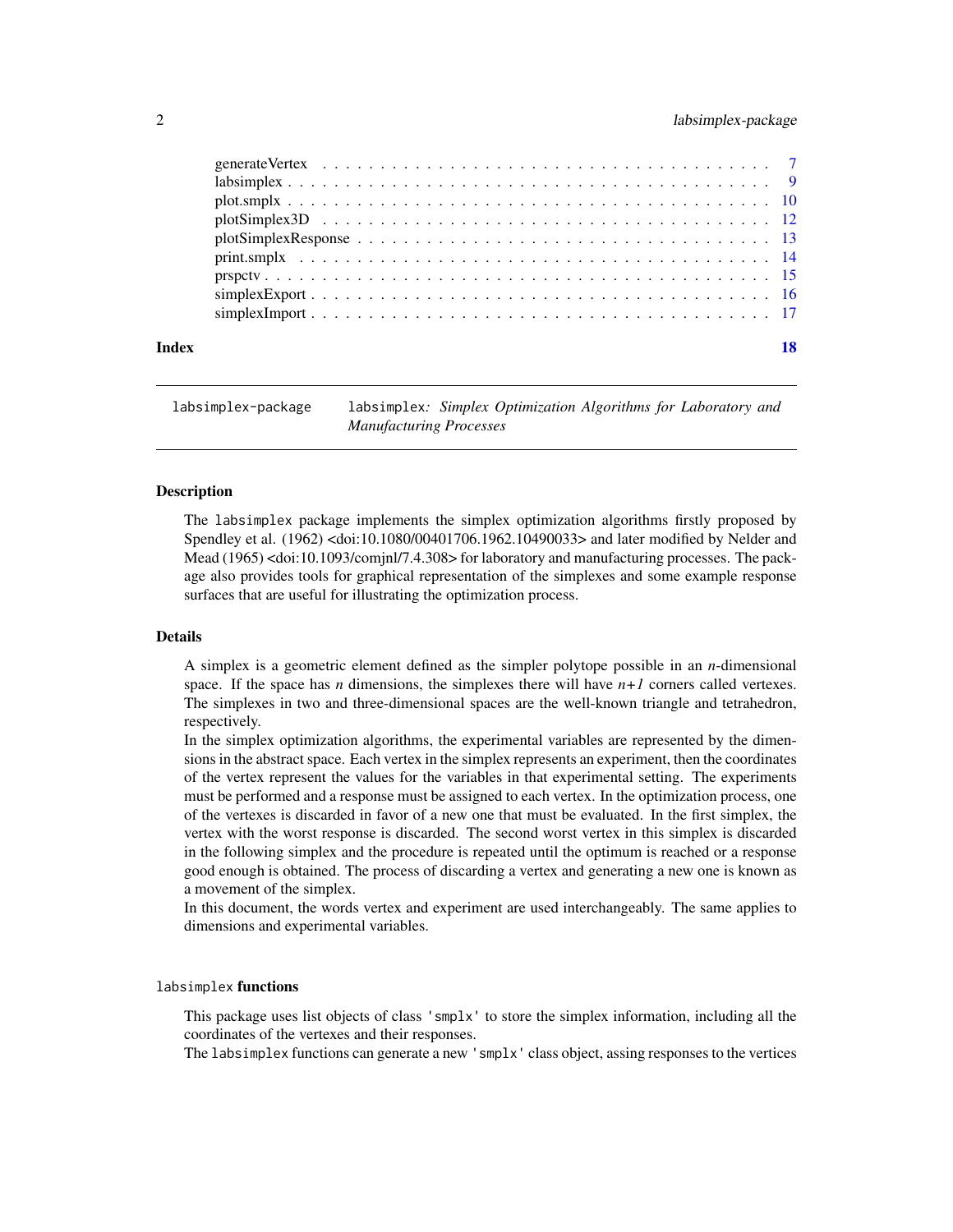# <span id="page-2-0"></span>addSimplex2Surface 3

to generate the next one and to visualize different spatial representations of the *n*-dimensional simplex in 2D or 3D projections. Detailed information can be found by typing vignette('labsimplex').

#### Author(s)

Cristhian Paredes, <craparedesca@unal.edu.co>

Jesús Ágreda, <jagreda@unal.edu.co>

# References

Nelder, J. A., and R. Mead. 1965. "A Simplex Method for Function Minimization." The Computer Journal 7 (4): 308–13.

Spendley, W., G. R. Hext, and F. R0. Himsworth. 1962. "Sequential Application of Simplex Designs in Optimization and Evolutionary Operation." Technometrics 4 (4): 441–61.

addSimplex2Surface *Adds the simplex movements to a response surface contour*

#### **Description**

The function complements the contour plot produced by using [cntr](#page-4-1) function. Given a contour plot and a simplex (an object of class smplx) the function adds the simplex movements to the contour plot to illustrate the optimization process and the path that was followed.

#### Usage

```
addSimplex2Surface(p, simplex)
```
# Arguments

|         | contour plot produced by using cntr function                              |
|---------|---------------------------------------------------------------------------|
| simplex | simplex object of class smplx. Usually produced using example0ptimization |

#### Value

a [ggplot](#page-0-0) object with the optimization path over the contour plot provided.

# Author(s)

Cristhian Paredes, <craparedesca@unal.edu.co> Jesús Ágreda, <jagreda@unal.edu.co>

# See Also

[cntr](#page-4-1) [exampleOptimization](#page-4-2)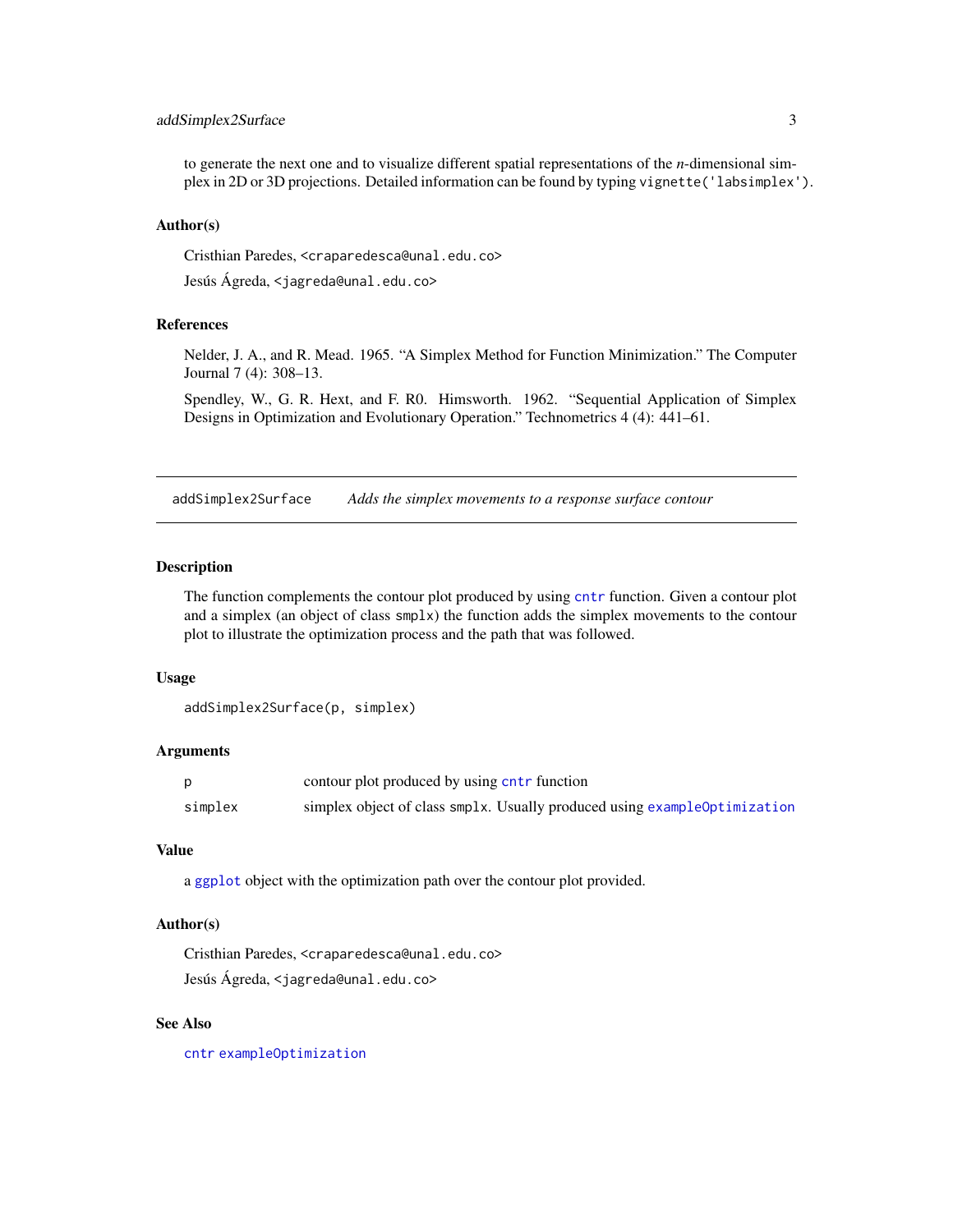#### Examples

```
simplex <- exampleOptimization(surface = exampleSurfaceR2,
                               centroid = c(7, 340),
                                stepsize = c(1.2, 15))
p <- cntr(surface = exampleSurfaceR2)
p \le - addSimplex2Surface(p = p, simplex = simplex)
print(p)
```
adjustVertex *Modify the coordinates of given vertexes of a simplex*

#### Description

Changes the coordinates of previously generated vertexes when slight differences were impossible to avoid at the moment of setting the experiment variables (e.g. small differences in mass components when preparing a mixture). This function allows the correction of the vertexes of a simplex in order to produce movements of the simplex based on the actual coordinates.

#### Usage

```
adjustVertex(simplex, newcoords, overwrite = FALSE)
```
#### Arguments

| simplex   | object of class smplx with the simplex information. See labsimplex                                                                                                                                                     |
|-----------|------------------------------------------------------------------------------------------------------------------------------------------------------------------------------------------------------------------------|
| newcoords | List with elements named like the vertexes to be modified. Each element must<br>have a vector with the actual (ordered) coordinates used in the experiment. NA<br>values may be used to indicate unchanged coordinates |
| overwrite | logical argument. If TRUE, the output simplex will replace the one provided in<br>the simplex parameter. Default overwrite = FALSE                                                                                     |

#### Value

An object of class smplx with the modified simplex information.

# Author(s)

Cristhian Paredes, <craparedesca@unal.edu.co>

Jesús Ágreda, <jagreda@unal.edu.co>

```
simplex \leq labsimplex(n = 3, start = c(7, 25, 0.15),
                     stepsize = c(0.2, 5, 0.02)adjustVertex(simplex = simplex, newcoords = list(Vertex.1 = c(7.1, NA, NA),
                                                Vertex.3 = c(6.9, NA, 0.155),
            overwrite = TRUE)
```
<span id="page-3-0"></span>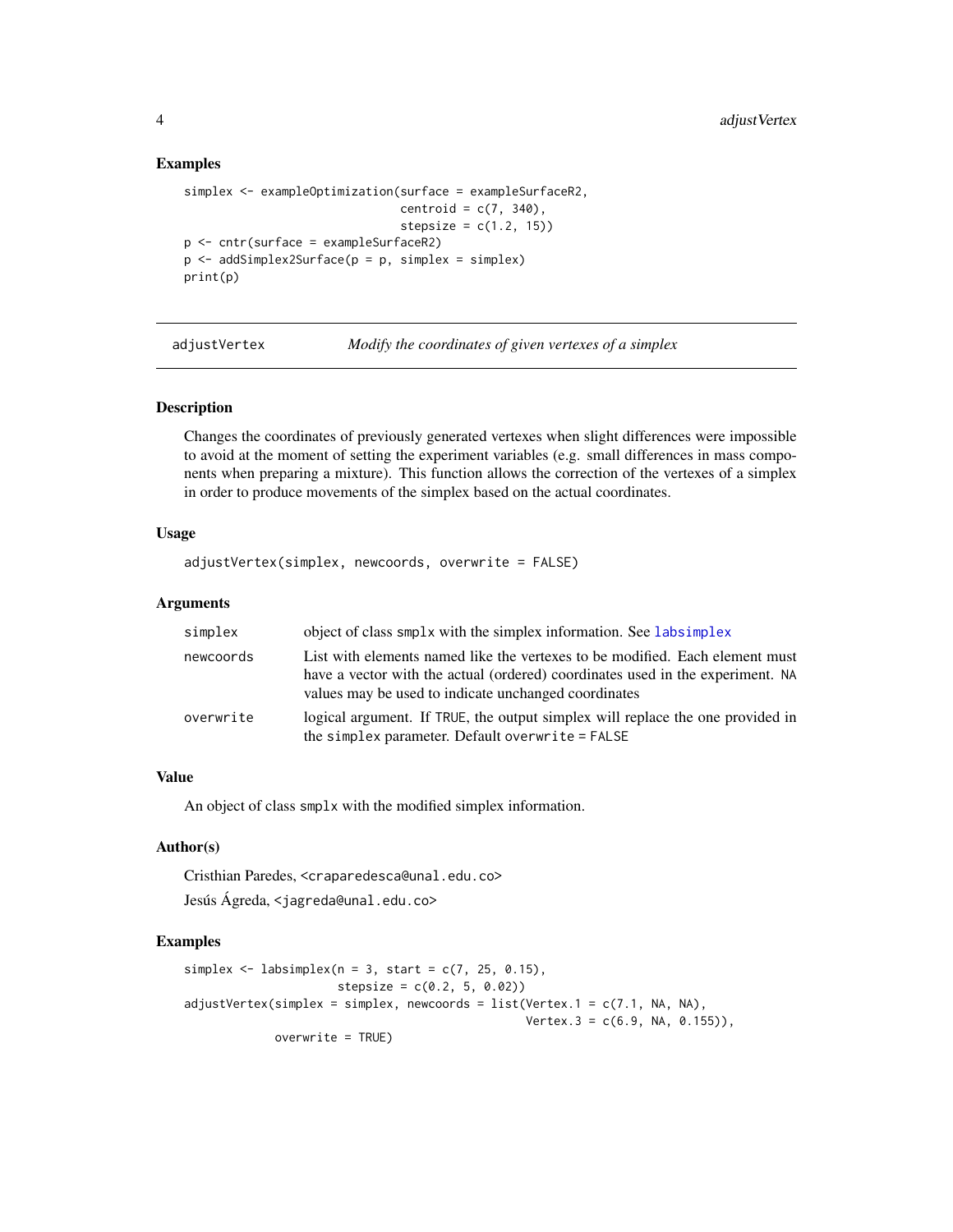<span id="page-4-1"></span><span id="page-4-0"></span>

Plots a [ggplot](#page-0-0) with the contour of the bivariate example response surfaces included in the package.

# Usage

cntr(surface, length = 150, noise = 0,  $x1\lim = c(278, 365)$ ,  $x2\lim = c(0, 14)$ )

#### Arguments

| surface  | example response surface to use. See example SurfaceR2 and example SurfaceR2.2pks.            |
|----------|-----------------------------------------------------------------------------------------------|
| length   | number of levels to use in each explanatory variables                                         |
| noise    | absolute noise to be included in the results                                                  |
| $x11$ im | limits for the first variable (temperature in example Surface R2 and example Surface R2.2pks) |
| x2lim    | limits for the second variable (pH in example Surface R2 and example Surface R2. 2pks)        |

# Author(s)

Cristhian Paredes, <craparedesca@unal.edu.co> Jesús Ágreda, <jagreda@unal.edu.co>

# References

H. Wickham. ggplot2: Elegant Graphics for Data Analysis. Springer-Verlag New York, 2016.

# Examples

```
p <- cntr(surface = exampleSurfaceR2, length = 200)
print(p)
```
<span id="page-4-2"></span>exampleOptimization *Performs a complete simplex optimization over a response surface*

# Description

The function uses the information in a simplex or creates a new one by using the defined centroid and step-size to perform a simplex optimization using the responses produced in the example response surfaces included in the package.

#### Usage

```
exampleOptimization(surface, simplex = NULL, centroid = c(7, 340),
  stepsize = c(0.6, 10), algor = "fixed", experiments = 17, noise = 0)
```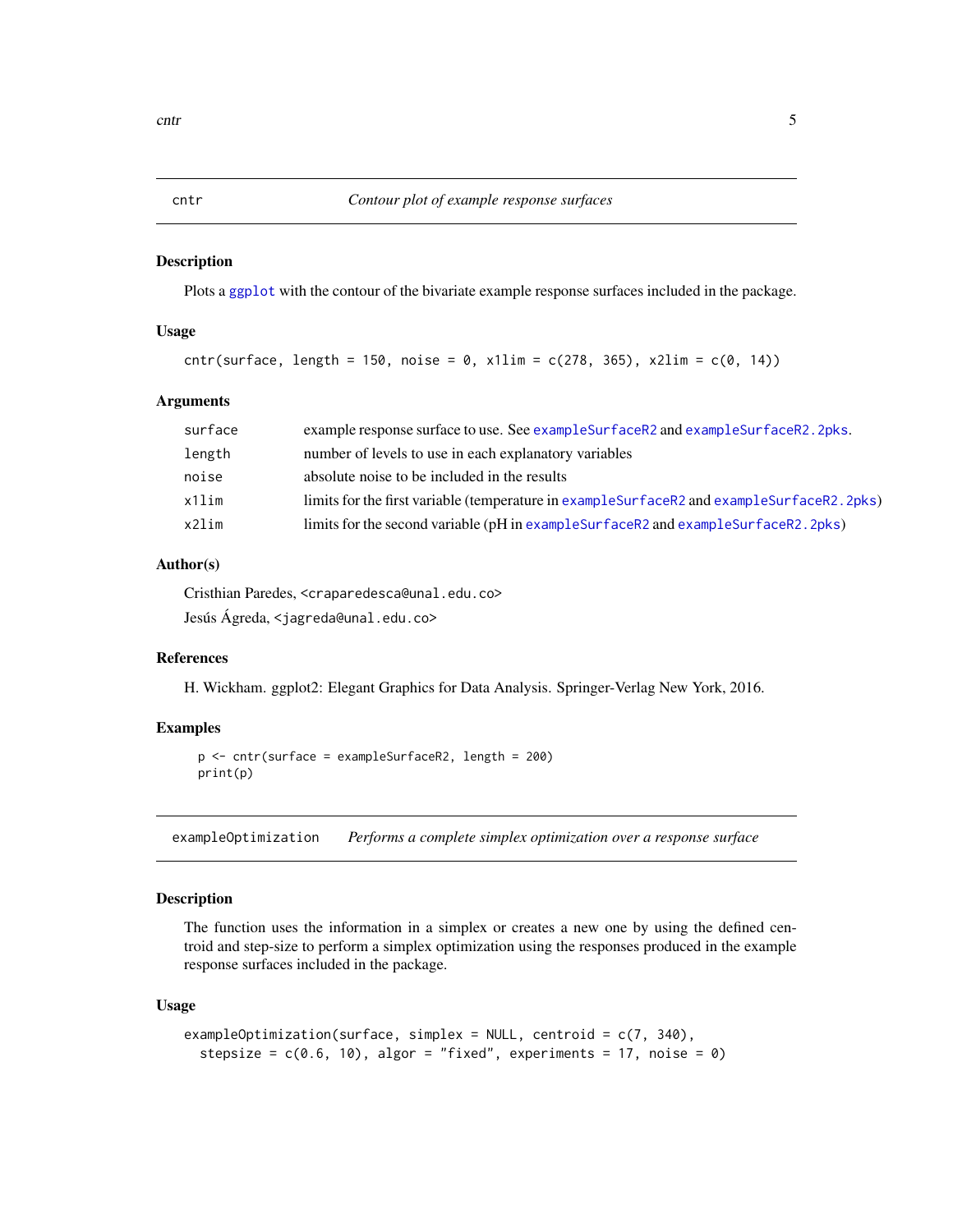#### <span id="page-5-0"></span>Arguments

| surface     | example response surface to be used. See example SurfaceR2, example SurfaceR3<br>and exampleSurfaceR2.2pks                                 |
|-------------|--------------------------------------------------------------------------------------------------------------------------------------------|
| simplex     | object of class smplx with the simplex information. See labsimplex                                                                         |
| centroid    | numeric vector of size n with coordinates of the centroid                                                                                  |
| stepsize    | numeric vector of size n with the step-sizes for each coordinate                                                                           |
| algor       | algorithm to be followed in the vertex generation. 'fixed' for a fixed step-size<br>simplex or 'variable' for a variable step-size simplex |
| experiments | number of vertexes to evaluate                                                                                                             |
| noise       | absolute noise to be included in the results                                                                                               |

# Value

An object with class smplx with the simplex optimization data.

#### Author(s)

Cristhian Paredes, <craparedesca@unal.edu.co> Jesús Ágreda, <jagreda@unal.edu.co>

ExampleSurfaces *Multivariate functions that define hypothetical response surfaces.*

#### <span id="page-5-1"></span>Description

The functions in this section simulate the yield of hypothetical chemical reactions as a function of temperature, pH, and concentration (the latter only for exampleSurfaceR3()). Those functions are useful to illustrate most concepts of the simplex optimization algorithms implemented in the labsimplex package, as shown in the vignentte of the package. This vignette can be visualized by running vignette('labsimplex').

#### Usage

```
exampleSurfaceR2(x1, x2, noise = \theta)
exampleSurfaceR2.2pks(x1, x2, noise = 0)
exampleSurfaceR3(x1, x2, x3, noise = \theta)
```
#### Arguments

| x1    | temperature in Kelvin. Numeric between 278 and 365.                                          |
|-------|----------------------------------------------------------------------------------------------|
| x2    | pH. Numeric between 0 and 14.                                                                |
| noise | absolute noise included in the response surface result. Default to zero.                     |
| x3    | concentration in arbitrary units. Numeric between 0 and 1. Only used in example SurfaceR3(). |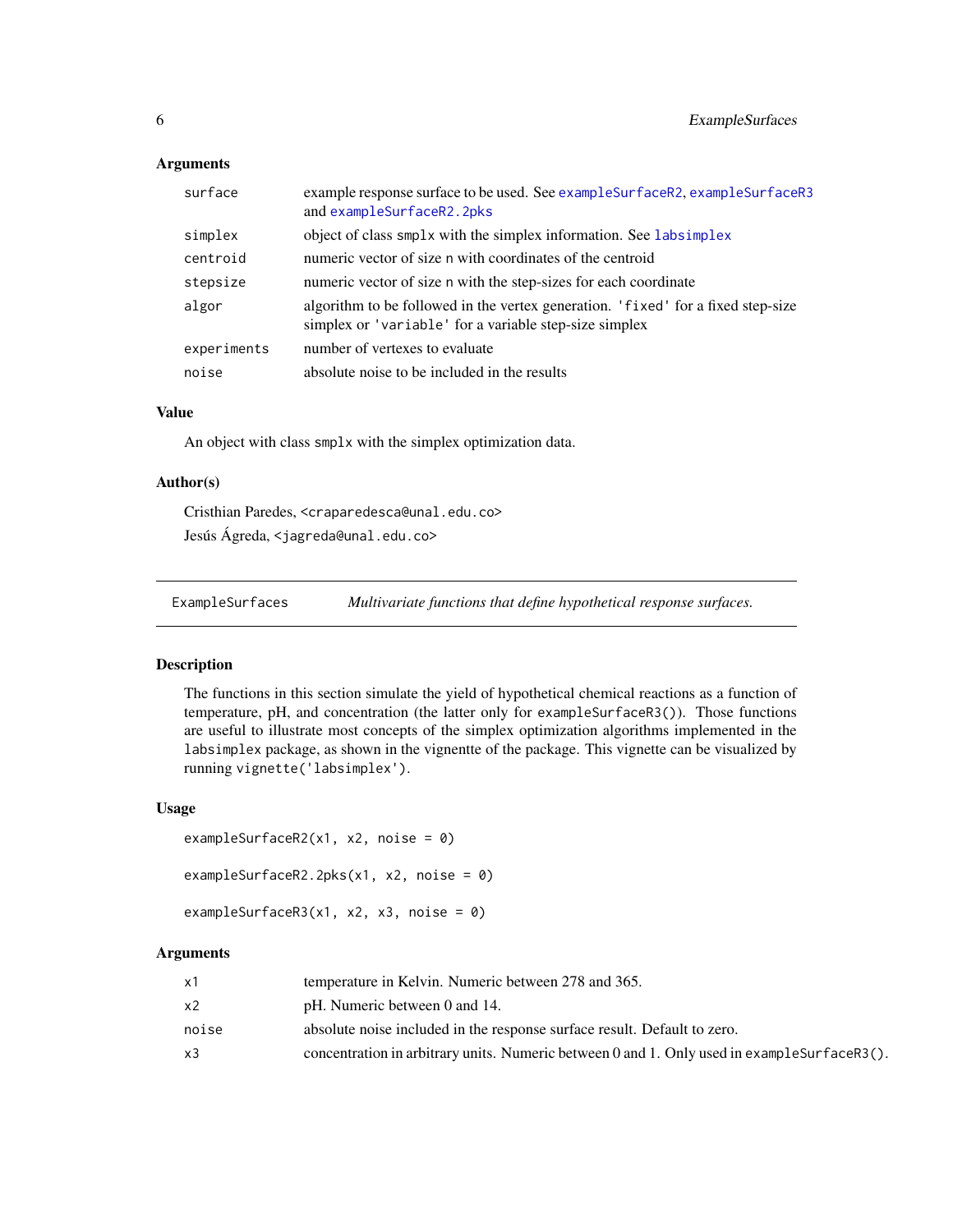# <span id="page-6-0"></span>generate Vertex 7

#### Details

Parameters x1, x2, and x3 may be supplied as vectors in which case all must have the same length. Boundary values are proposed consistently with real-life limitations in aqueous media. If such boundaries are violated in the variables input, a negative result without physical meaning is returned. This negative value represents an *infinitely bad response* that will force the simplex to move in another direction.

# Value

exampleSurfaceR2(x1,x2,noise = 0) defines a response surface with one maximum at pH 10 and 300 K.

exampleSurfaceR2.2pks( $x1, x2, \text{noise} = 0$ ) defines a response surface with global and local maxima at pH 10 and 300 K and pH 4.5 and 340 K, respectively.

exampleSurfaceR3(x1,x2,x3,noise = 0) defines a response surface with one maximum at pH 10, 300 K and a concentration of 0.5.

#### Author(s)

Cristhian Paredes, <craparedesca@unal.edu.co>

Jesús Ágreda, <jagreda@unal.edu.co>

#### See Also

[cntr](#page-4-1), [prspctv](#page-14-1) and [exampleOptimization](#page-4-2)

### Examples

```
exampleSurfaceR2(x1 = 320, x2 = 4.5)
exampleSurfaceR2(x1 = c(310, 320), x2 = c(4.5, 5.8))
exampleSurfaceR2(x1 = c(310, 320), x2 = c(4.5, 5.8), noise = 5)
exampleSurfaceR2.2pks(x1 = 320, x2 = 4.5)
exampleSurfaceR2.2pks(x1 = c(310, 320), x2 = c(4.5, 5.8))
exampleSurfaceR2.2pks(x1 = c(310, 320), x2 = c(4.5, 5.8), noise = 5)
exampleSurfaceR3(x1 = 320, x2 = 4.5, x3 = 0.3)
exampleSurfaceR3(x1 = c(310, 320), x2 = c(4.5, 5.8), x3 = c(0.3, 0.5))
exampleSurfaceR3(x1 = c(310, 320), x2 = c(4.5, 5.8), x3 = c(0.3, 0.5),
                 noise = 5
```
<span id="page-6-1"></span>generateVertex *Generates the new vertex of a simplex optimization*

#### **Description**

Gives the coordinates for the new vertex that must be performed based on the responses for the vertexes on the current simplex and considering the optimization criteria.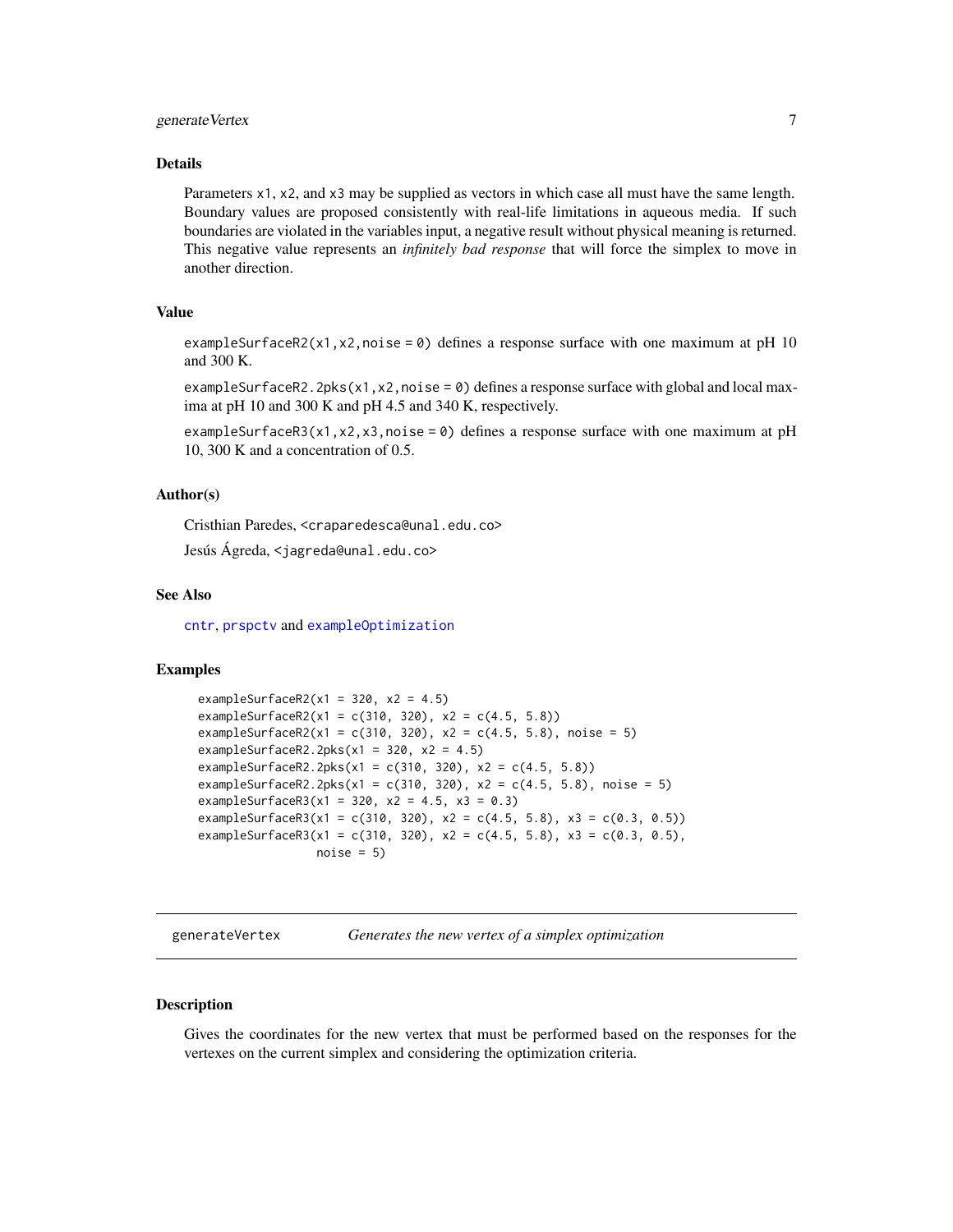#### <span id="page-7-0"></span>Usage

```
generateVertex(simplex, qflv = NULL, crit = "max", algor = "fixed",
 overwrite = FALSE)
```
#### Arguments

| simplex   | object of class smplx with the simplex information. See labsimplex                                                                                                                    |
|-----------|---------------------------------------------------------------------------------------------------------------------------------------------------------------------------------------|
| qflv      | response for the vertex (or vertexes) without responses                                                                                                                               |
| crit      | optimization criteria indicating if the goal is maximize ('max') or minimize<br>('min') the response. It can also be a numeric value to which the response is<br>supposed to approach |
| algor     | algorithm to be followed in the vertex generation. 'fixed' for a fixed step-size<br>simplex or 'variable' for a variable step-size simplex                                            |
| overwrite | logical argument. If TRUE, the output simplex will replace the one provided in<br>the simplex parameter. Default overwrite = FALSE                                                    |

# Details

When minimization is the criteria, the algorithm will tend to approach zero. If negative responses are possible and the most negative value is desired, a very large negative number must be provided in crit parameter.

#### Value

An object of class smplx with the new simplex information including the conditions for the new experiment to be permormed.

#### Author(s)

Cristhian Paredes, <craparedesca@unal.edu.co>

Jesús Ágreda, <jagreda@unal.edu.co>

```
simplex \le labsimplex(n = 3, centroid = c(320, 7, 0.4),
                      stepsize = c(35, 2, 0.3)## The experiments must be performed and the responses passed to qflv.
## Here we get the responses by using an example response surface
## included in the package:
##
## Initially, the response must be provided for all the vertexes
response <- exampleSurfaceR3(x1 = simplex$coords[, 1],
                             x2 = simplex$coords[, 2],
                             x3 = simplex$coords[, 3])
simplex <- generateVertex(simplex = simplex, qflv = response)
## After this, the last vertex is the only one that must be evaluated
response <- exampleSurfaceR3(x1 = simplex$coords[nrow(simplex$coords), 1],
                             x2 = simplex$coords[nrow(simplex$coords), 2],
```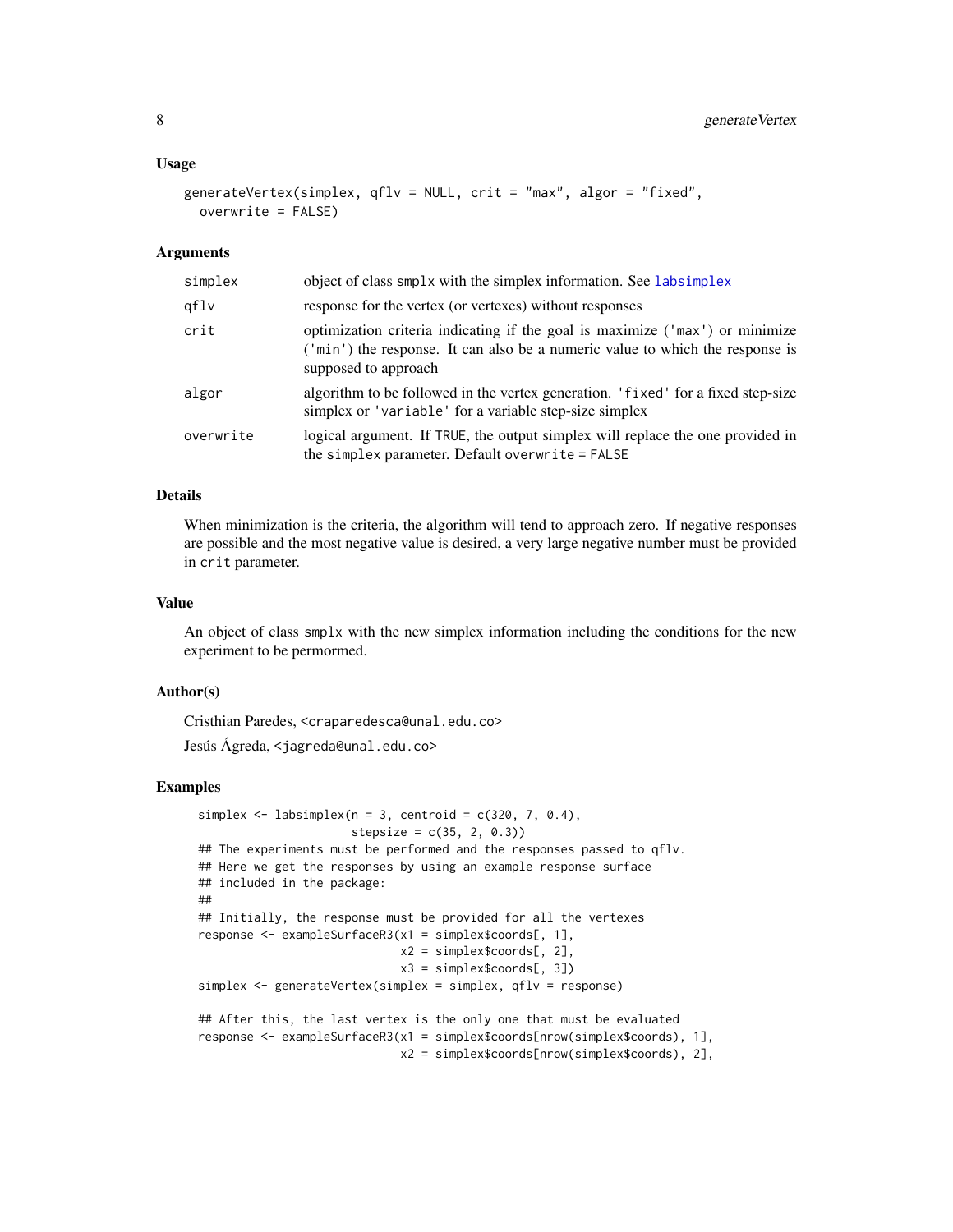#### <span id="page-8-0"></span>labsimplex **9**

```
x3 = simplex$coords[nrow(simplex$coords), 3])
simplex <- generateVertex(simplex = simplex, qflv = response)
## Alternatively the simplex object can overwrite the older one:
generateVertex(simplex = simplex, qflv = response, overwrite = TRUE)
```
#### <span id="page-8-1"></span>labsimplex *Generates a simplex object*

#### Description

The simplex (a list with class  $smplx$ ) contains the coordinates of the n+1 vertices that define a simplex in an *n*-dimensional space. By default, the function produces a regular simplex centered at the origin. The coordinates of the regular simplex are transformed into the real variables space by using the information of the start or centroid and step-size. The only non-optional parameter is n that relates the simplex dimensionality. Once the simplex is generated, the experiments under the conditions indicated for each variable at each vertex must be carried and the response obtained. Those responses are assigned to the smplx object at the moment of generating the new vertex (see [generateVertex](#page-6-1)).

### Usage

```
labsimplex(n, start = NULL, centroid = NULL, stepsize = NULL,
 usrdef = NULL, var.name = NULL)
```
# Arguments

| n        | dimensionality of the simplex (i.e. number of variables)                      |
|----------|-------------------------------------------------------------------------------|
| start    | numeric vector of size n with coordinates of the first vertex                 |
| centroid | numeric vector of size n with coordinates of the centroid                     |
| stepsize | numeric vector of size n with the step-sizes for each coordinate              |
| usrdef   | $(n+1)$ xn matrix containig in $(n+1)$ rows the n coordinates for each vertex |
| var.name | vector containing the names for the variables                                 |

#### Details

The regular simplex coordinates are generated following the general algorithm for the cartesian coordinates of a regular n-dimensional simplex. This algorithm considers that all vertices must be equally distanced from simplex centroid and all angles subtended between any two vertexes and the centroid of a simplex are equal to *arccos(-1/n)*.

If the vertexes coordinates are manually given (in usr.def parameter), the function checks if the faces produced belong to different hyperplanes. This avoids the generation of a degenerated simplex.

#### Value

An object of class smplx with the information of the new simplex.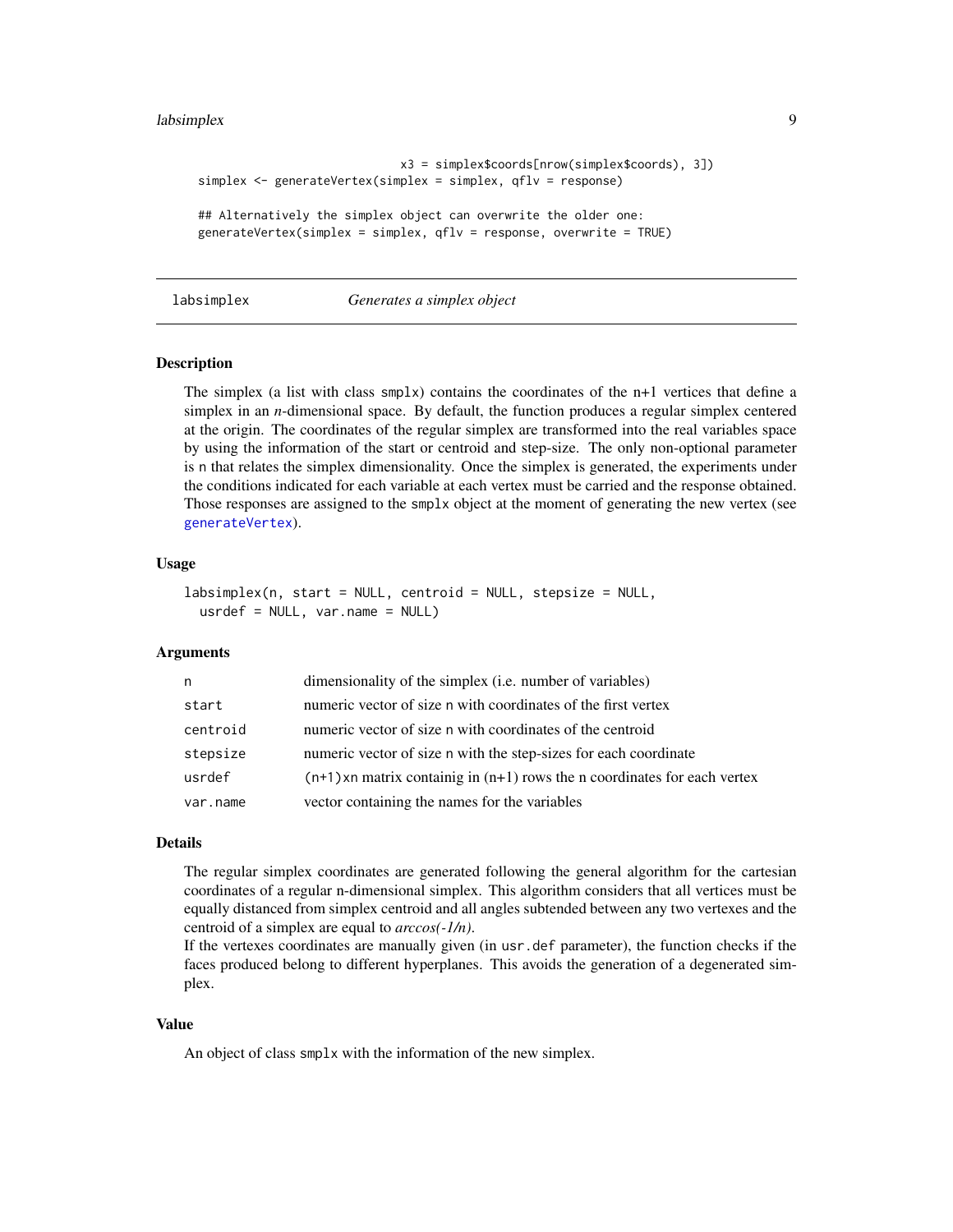<span id="page-9-0"></span>10 plot.smplx

#### Author(s)

Cristhian Paredes, <craparedesca@unal.edu.co>

Jesús Ágreda, <jagreda@unal.edu.co>

#### References

Nelder, J. A., and R. Mead. 1965. "A Simplex Method for Function Minimization." The Computer Journal 7 (4): 308–13.

Spendley, W., G. R. Hext, and F. R0. Himsworth. 1962. "Sequential Application of Simplex Designs in Optimization and Evolutionary Operation." Technometrics 4 (4): 441–61.

#### Examples

```
simplex <- labsimplex(n = 3)
simplex \le labsimplex(n = 3, centroid = c(350, 7, 0.4),
                      stepsize = c(35, 2, 0.3),
                      var.name = c('temperature', 'pH', 'concentration'))
simplex <- labsimplex(n = 3, usrdef = rbind(c(390, 8, 0.2), c(330, 8, 0.2),
                                 c(330, 6, 0.6), c(330, 6, 0.1)))
## Not run:
  ## User defined coordinates may define a degenerated simplex:
  simplex <- labsimplex(n = 3,
                        usrdef = rbind(c(390, 8, 0.3), c(340, 8, 0.3),
                                       c(355, 8, 0.3), c(340, 5, 0.1)))
```
## End(Not run)

<span id="page-9-1"></span>plot.smplx *Draws a two dimentional plot of the vertexes in a simplex*

#### Description

The function generates a 2D plot of the vertexes in a simplex optimization when simplex dimensionality is at least 2. When dimensionality is higher than 2, the plot produced is a projection of the selected variables.

# Usage

```
## S3 method for class 'smplx'
plot(x, sel.dim = NULL, all.ver = TRUE, all.lin = TRUE,
  expand = TRUE, exp. fac = 1.5, ...)
```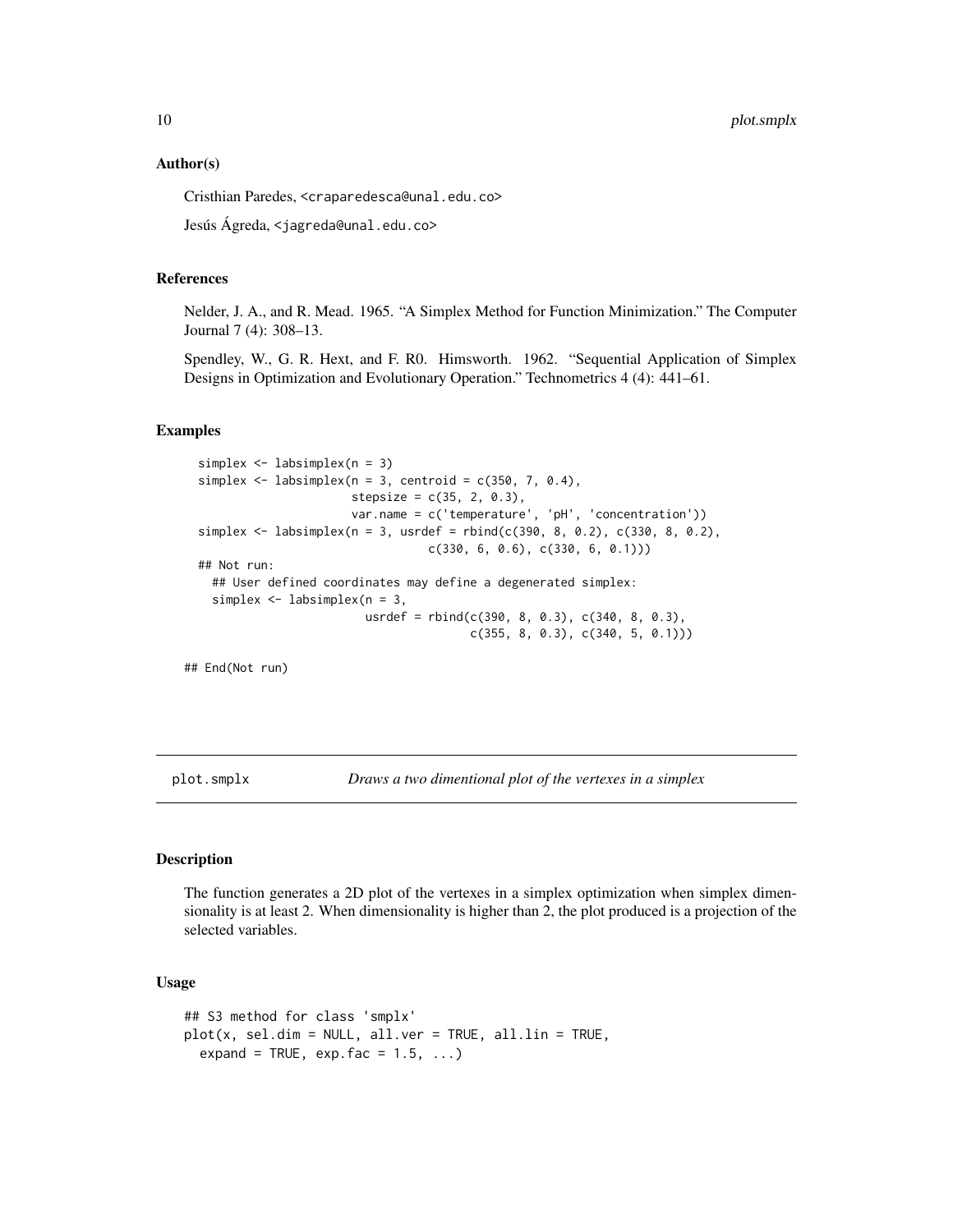# <span id="page-10-0"></span>plot.smplx 11

# Arguments

| X       | object of class smplx.                                                                                                                                                                                                                                                                                                                        |
|---------|-----------------------------------------------------------------------------------------------------------------------------------------------------------------------------------------------------------------------------------------------------------------------------------------------------------------------------------------------|
| sel.dim | numeric or char vector for variables to be considered when simplex dimen-<br>sionality is higher than 2. By default, the first two are chosen. If the vector<br>is numeric, it must contain the ordinal numbers corresponding to the desired<br>variables. If the vector is of class char, it must contain the names of such di-<br>mensions. |
| all.ver | logical default to TRUE. Should all vertexes be plotted? If FALSE, the function<br>draws only the vertexes of the current simplex.                                                                                                                                                                                                            |
| all.lin | logical default to TRUE. Should all lines be drawn? If FALSE, the function draws<br>only the lines of the last simplex.                                                                                                                                                                                                                       |
| expand  | logical default to TRUE. Should the plot scales be expanded?                                                                                                                                                                                                                                                                                  |
| exp.fac | expansion factor used when expand = TRUE.                                                                                                                                                                                                                                                                                                     |
|         | other graphical parameters used in plot                                                                                                                                                                                                                                                                                                       |
|         |                                                                                                                                                                                                                                                                                                                                               |

# Details

For 3D representations of simplexes with dimensionality higher than 2 you can use [plotSimplex3D](#page-11-1).

#### Value

2D plot of the simplex coordinates.

# Author(s)

Cristhian Paredes, <craparedesca@unal.edu.co> Jesús Ágreda, <jagreda@unal.edu.co>

# See Also

# [plotSimplex3D](#page-11-1)

#### Examples

```
plot(x = labsimplex(n = 2, centroid = c(7, 340), stepsize = c(1.2, 15)))## Several options are posible when visualizing higher order simplexes
plot(x = labsimplex(n = 3))plot(x = labsimplex(n = 3), sel.dim = c(2, 3))## Simplex movements can be visualized after some experiments has been
## performed
simplex <- exampleOptimization(surface = exampleSurfaceR2,
                              centroid = c(7, 340),
                              stepsize = c(1.2, 15), experiments = 16)
```
 $plot(x = simplex)$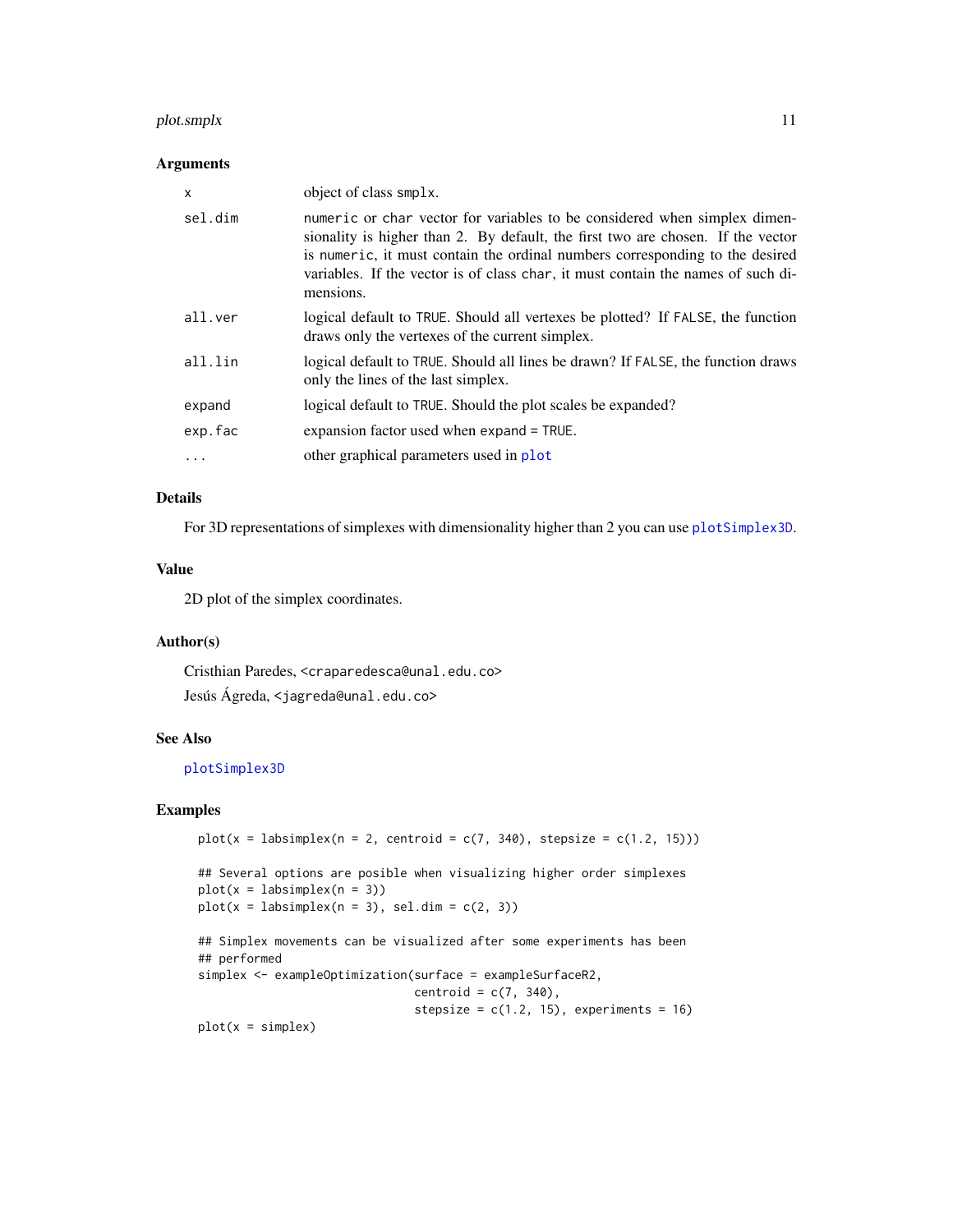The function generates a 3D plot of the vertexes in a simplex optimization when simplex dimensionality is at least 3. When dimensionality is higher than 3, the plot produced is a projection of the selected variables.

# Usage

```
plotSimplex3D(simplex, sel.dim = NULL, all.ver = TRUE, all.lin = TRUE,
 main = NULL, angle = 30, ...)
```
# Arguments

| simplex  | object of class smplx with the simplex information. See labsimplex                                                                                                                                                                                                                                                                              |
|----------|-------------------------------------------------------------------------------------------------------------------------------------------------------------------------------------------------------------------------------------------------------------------------------------------------------------------------------------------------|
| sel.dim  | numeric or char vector for variables to be considered when simplex dimen-<br>sionality is higher than 3. By default, the first three are chosen. If the vector<br>is numeric, it must contain the ordinal numbers corresponding to the desired<br>variables. If the vector is of class char, it must contain the names of such di-<br>mensions. |
| all.ver  | logical default to TRUE. Should all vertexes be plotted? If FALSE, the function<br>draws only the vertexes of the current simplex.                                                                                                                                                                                                              |
| all.lin  | logical default to TRUE. Should all lines be drawn? If FALSE, the function draws<br>only the lines of the last simplex.                                                                                                                                                                                                                         |
| main     | title for the plot.                                                                                                                                                                                                                                                                                                                             |
| angle    | angle for perspective between x and y axis.                                                                                                                                                                                                                                                                                                     |
| $\ddots$ | other arguments passed to scatterplot3d                                                                                                                                                                                                                                                                                                         |

# Value

3D plot of the simplex coordinates.

# Author(s)

Cristhian Paredes, <craparedesca@unal.edu.co> Jesús Ágreda, <jagreda@unal.edu.co>

#### See Also

[plot.smplx](#page-9-1)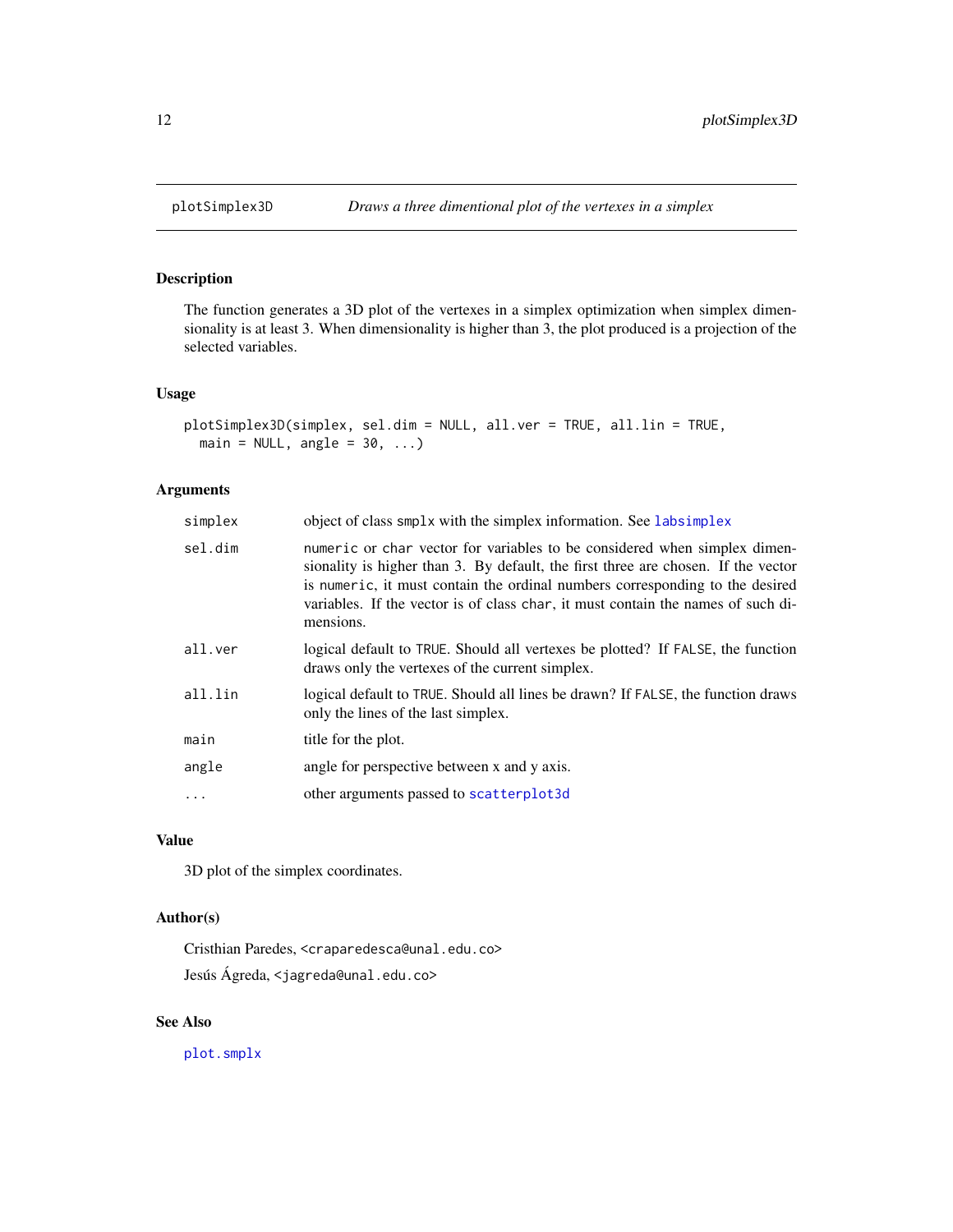#### <span id="page-12-0"></span>Examples

```
plotsimplex3D(simplex = labsimplex(n = 3, centroid = c(350, 11, 0.7),stepsize = c(10, 0.5, 0.1),
                                   var.name = c('temperature', 'pH',
                                                'concentration')))
## Several options are posible when visualizing higher order simplexes
plotSimplex3D(simplex = labsimplex(n = 8))
plotsimplex3D(simplex = labsimplex(n = 8), sel.dim = c(4, 6, 8))## Simplex movements can be visualized after some experiments has been
## performed
simplex <- exampleOptimization(surface = exampleSurfaceR3,
                               centroid = c(350, 11, 0.7),
                               stepsize = c(10, 0.5, 0.1),
                               experiments = 18)
plotSimplex3D(simplex = simplex, angle = 80)
```
plotSimplexResponse *Plots the response versus the vertex number of a simplex optimization.*

#### Description

The function generates a ggplot object from an object with class smplx. The response is plotted against the vertex number.

#### Usage

```
plotSimplexResponse(x, ...)
```
#### Arguments

|         | object with class smplx containig the coordinates of the vertices and their re- |
|---------|---------------------------------------------------------------------------------|
|         | sponses.                                                                        |
| $\cdot$ | other graphical parameters used in plot                                         |

#### Details

If the simplex object being ploted was obtained using a variable size algorithm, some experimental points could be disregarded and will be shown with a red mark indicating that the vertex was not used in the obtention of new vertexes.

#### Value

Plot of response against vertex number.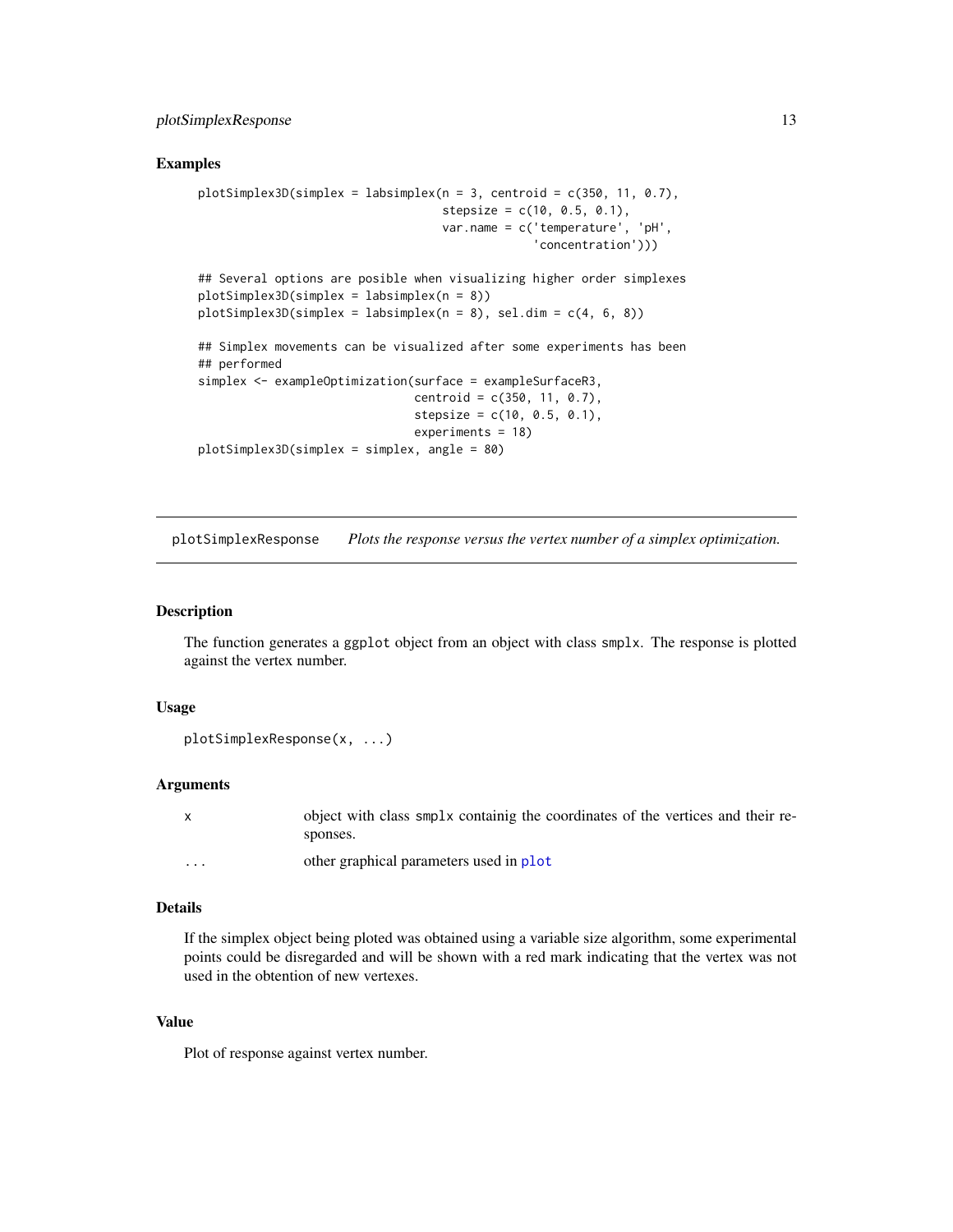# Author(s)

Cristhian Paredes, <craparedesca@unal.edu.co>

Jesús Ágreda, <jagreda@unal.edu.co>

# Examples

```
simplex <- exampleOptimization(surface = exampleSurfaceR3,
                               centroid = c(350, 11, 0.7),
                               stepsize = c(10, 0.5, 0.1),
                               experiments = 18, algor = 'variable')
plotSimplexResponse(simplex)
```
print.smplx *S3 method* print *for simplex objects*

# Description

Prints simplex information.

# Usage

## S3 method for class 'smplx'  $print(x, extended = FALSE, conventions = TRUE, ...)$ 

#### Arguments

| $\mathsf{X}$ | simplex (object of class to be printed)                                         |
|--------------|---------------------------------------------------------------------------------|
| extended     | logical, if TRUE, the object is printed as a list containing all hiden elements |
| conventions  | logical, if TRUE (default), the conventions used are printed                    |
| $\cdots$     | more parameters passed to print                                                 |

# Author(s)

Cristhian Paredes, <craparedesca@unal.edu.co>

Jesús Ágreda, <jagreda@unal.edu.co>

<span id="page-13-0"></span>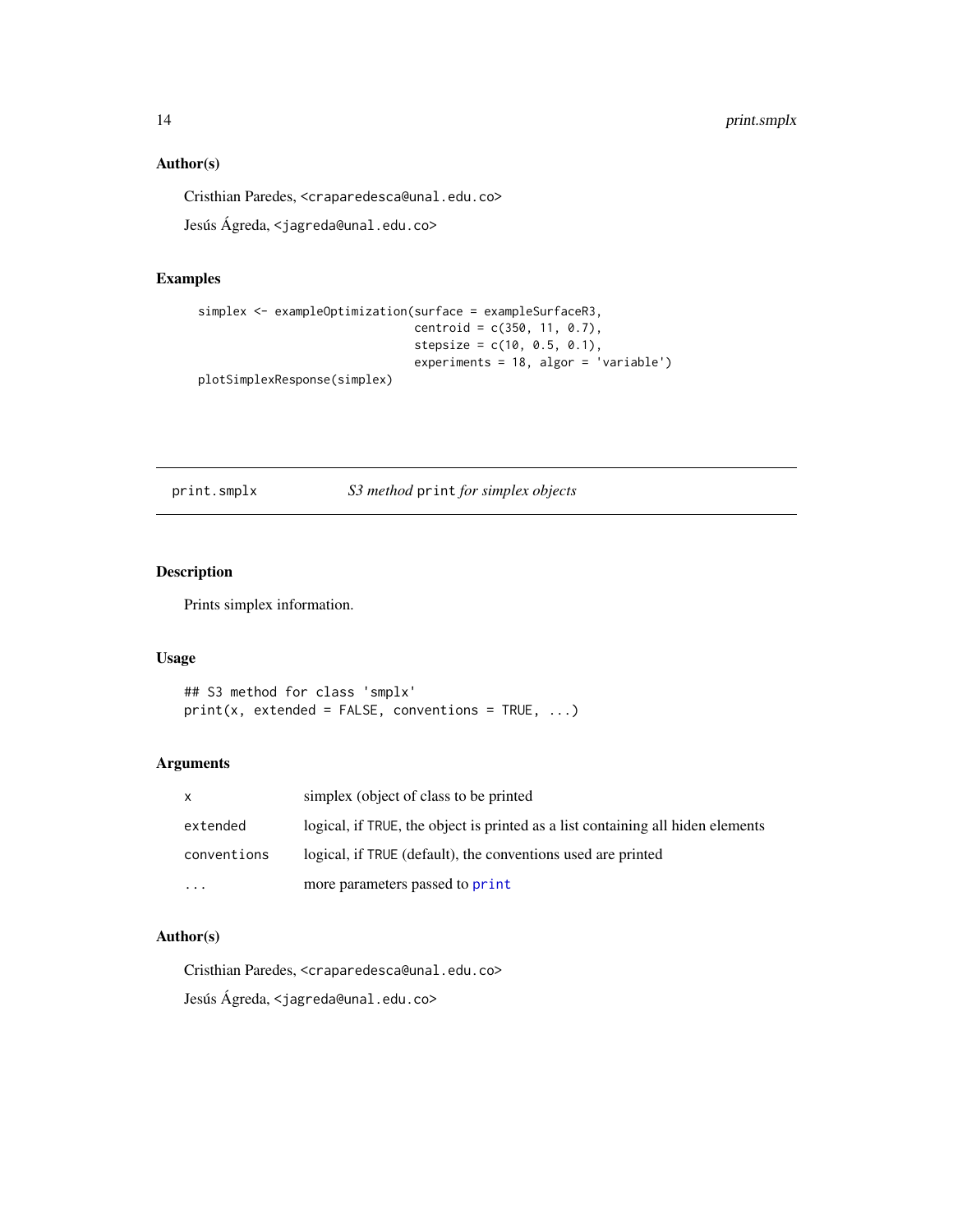<span id="page-14-1"></span><span id="page-14-0"></span>

Plots a [persp](#page-0-0) plot of the bivariate example response surfaces included in the package.

#### Usage

```
prspctv(surface, length = 45, noise = \theta, x1lim = c(278, 365),
  x2lim = c(0, 14), par = NULL, theta = 22, phi = 15, shade = 0.2,
  ticktype = "detailed", \dots)
```
# Arguments

| surface  | example response surface to use. See example SurfaceR2 and example SurfaceR2. 2pks.                                                                                                                                                                                                                                                                                                                               |
|----------|-------------------------------------------------------------------------------------------------------------------------------------------------------------------------------------------------------------------------------------------------------------------------------------------------------------------------------------------------------------------------------------------------------------------|
| length   | number of levels to use in each explanatory variables                                                                                                                                                                                                                                                                                                                                                             |
| noise    | absolute noise to be included in the results                                                                                                                                                                                                                                                                                                                                                                      |
| x1lim    | limits for the first variable (temperature in example Surface R2 and example Surface R2.2pks)                                                                                                                                                                                                                                                                                                                     |
| x2lim    | limits for the second variable (pH in example Surface R2 and example Surface R2. 2pks)                                                                                                                                                                                                                                                                                                                            |
| par      | list with graphical parameters (par).                                                                                                                                                                                                                                                                                                                                                                             |
| theta    | angles defining the viewing direction. theta gives the azimuthal direction and<br>phi the colatitude.                                                                                                                                                                                                                                                                                                             |
| phi      | angles defining the viewing direction. theta gives the azimuthal direction and<br>phi the colatitude.                                                                                                                                                                                                                                                                                                             |
| shade    | the shade at a surface facet is computed as $((1+d)/2)$ shade, where d is the<br>dot product of a unit vector normal to the facet and a unit vector in the direction<br>of a light source. Values of shade close to one yield shading similar to a point<br>light source model and values close to zero produce no shading. Values in the<br>range 0.5 to 0.75 provide an approximation to daylight illumination. |
| ticktype | character: "simple" draws just an arrow parallel to the axis to indicate direction<br>of increase; "detailed" draws normal ticks as per 2D plots.                                                                                                                                                                                                                                                                 |
| $\cdots$ | additional graphical parameters (see par).                                                                                                                                                                                                                                                                                                                                                                        |

# Author(s)

Cristhian Paredes, <craparedesca@unal.edu.co>

Jesús Ágreda, <jagreda@unal.edu.co>

```
prspctv(surface = exampleSurfaceR2.2pks)
prspctv(surface = exampleSurfaceR2.2pks, theta = 35, phi = 25,
        expand = 0.75, xlab = 'Temperature (K)', ylab = 'pH',
       zlab = 'Yield (%)')
```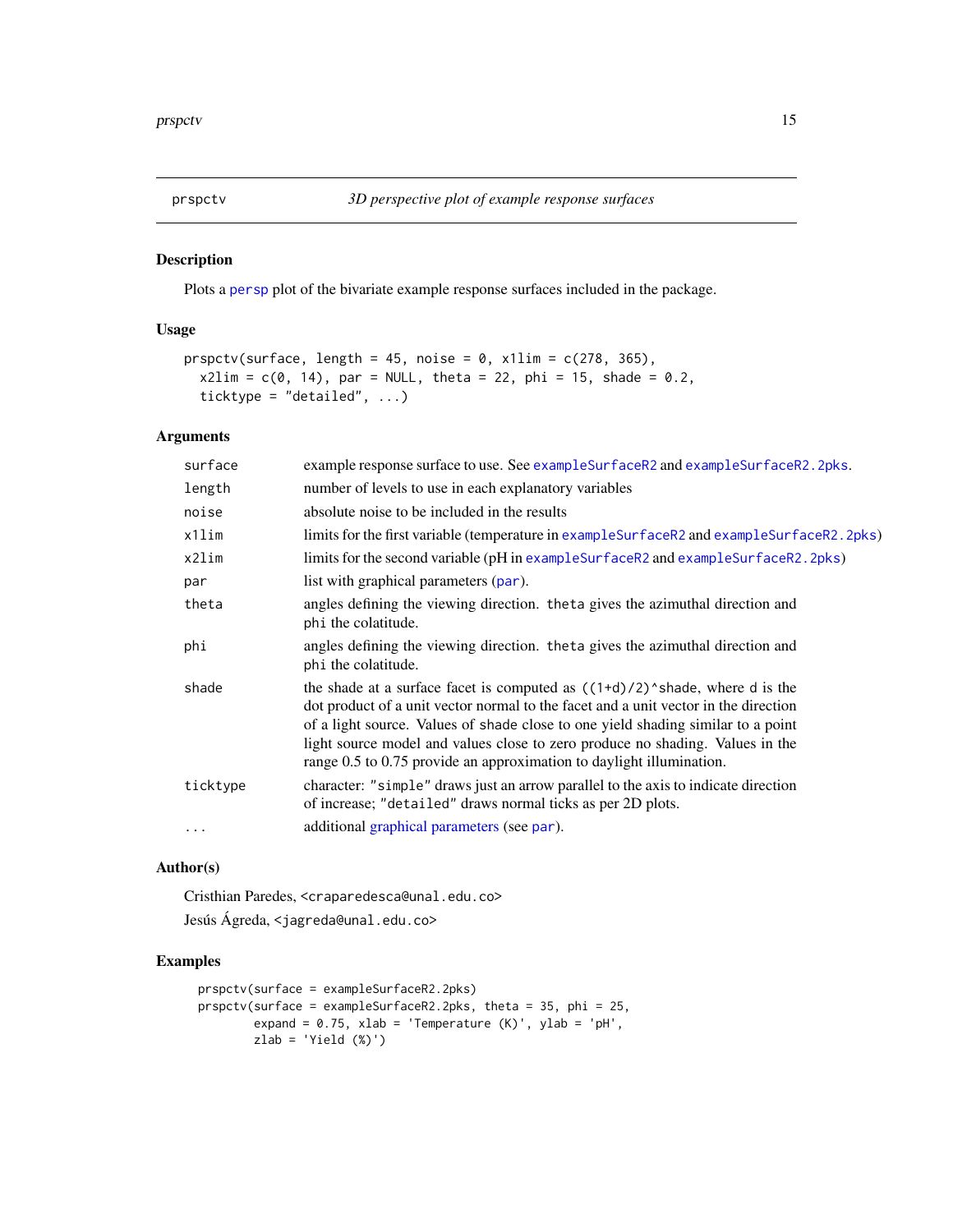<span id="page-15-1"></span><span id="page-15-0"></span>

Creates a text file with extension .smplx that contains the complete information contained in a simplex (an object with class smplx, see [labsimplex](#page-8-1)). This file allows the continuation of an optimization proccess when the experiments take too long and multiple R sessions are required. The file produced is also useful to share the information of the optimization process. The exported simplex can be later imported with [simplexImport](#page-16-1).

# Usage

```
simplexExport(simplex, filename = NULL, direc = NULL)
```
#### Arguments

| simplex  | object of class smplx containing the simplex to be exported                                                                            |
|----------|----------------------------------------------------------------------------------------------------------------------------------------|
| filename | string with the name (without extention) of the file that will be created. If not<br>provided, the name of the simplex object is used. |
| direc    | directory in which the file will be saved. If not provided, the current working<br>directory is used.                                  |

# Value

Generates a .smplx file containing all the information required to continue with the optimization process after the experiments have been carried.

# Author(s)

Cristhian Paredes, <craparedesca@unal.edu.co>

Jesús Ágreda, <jagreda@unal.edu.co>

# See Also

# [simplexImport](#page-16-1)

```
simplex <- labsimplex(n = 5)
simplexExport(simplex = simplex)
```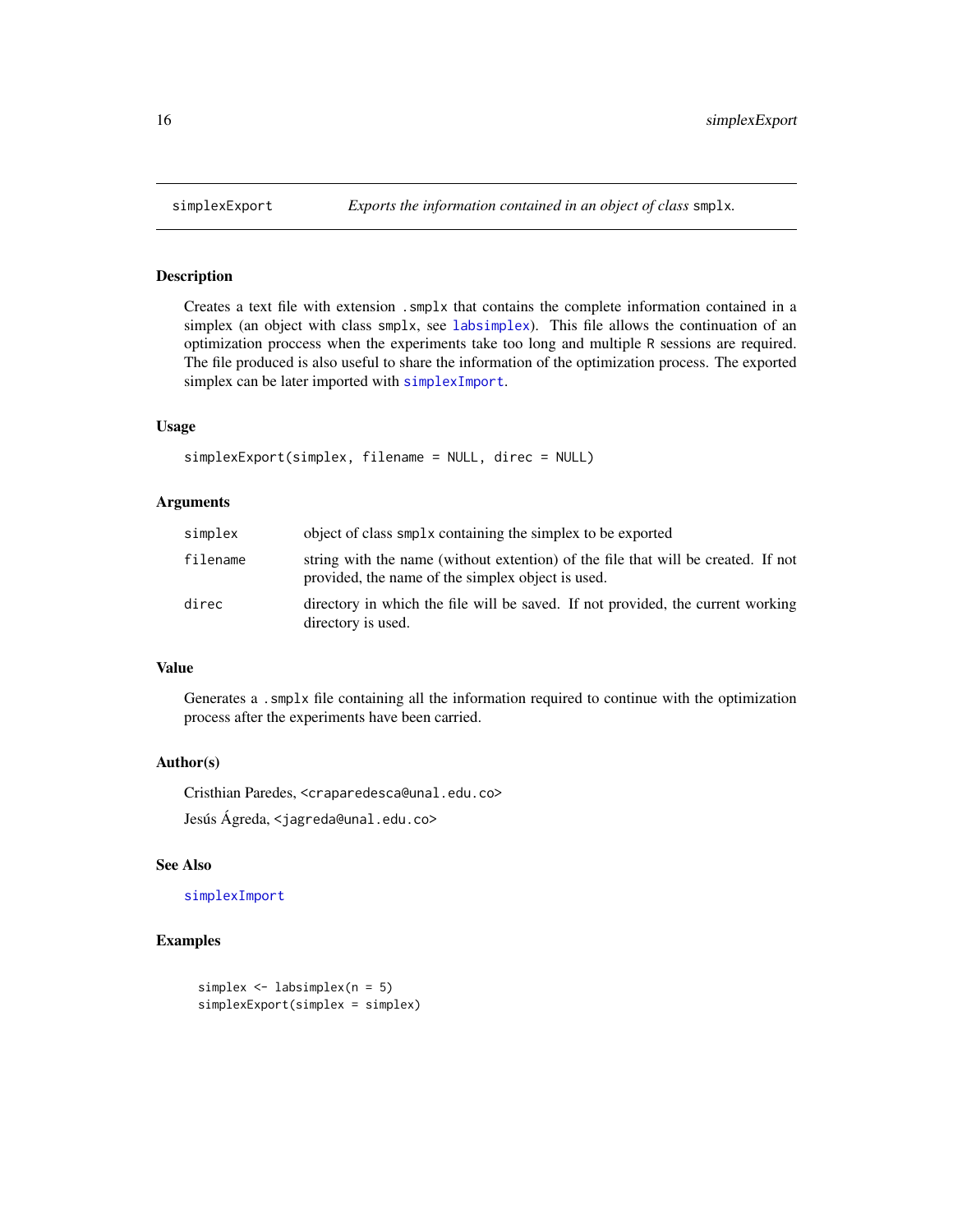<span id="page-16-1"></span><span id="page-16-0"></span>

The function reads and (optionally) loads into the environment the simplex (object of class smplx) contained in a .smplx file that was previously created using [simplexExport](#page-15-1).

#### Usage

simplexImport(filename, aut.load = TRUE, name = NULL)

# Arguments

| filename | string with the name of the file (without extension) to be imported. This file<br>must be generated using simplex Export. The path must be included if the file<br>is not in the current working directory. |
|----------|-------------------------------------------------------------------------------------------------------------------------------------------------------------------------------------------------------------|
| aut.load | logical. Should the imported simplex object be directly loaded on the Environ-<br>ment? Default to TRUE.                                                                                                    |
| name     | name for the simplex object to be created if $auth.1d = FALSE$ . When not pro-<br>vided, the name of the file is used.                                                                                      |

# Value

A smplx class object with the complete information of the simplex

# Author(s)

Cristhian Paredes, <craparedesca@unal.edu.co> Jesús Ágreda, <jagreda@unal.edu.co>

# See Also

[simplexImport](#page-16-1)

```
simplexR2 <- exampleOptimization(surface = exampleSurfaceR2)
simplexExport(simplex = simplexR2)
rm(simplexR2)
simplexImport(filename = "simplexR2")
```